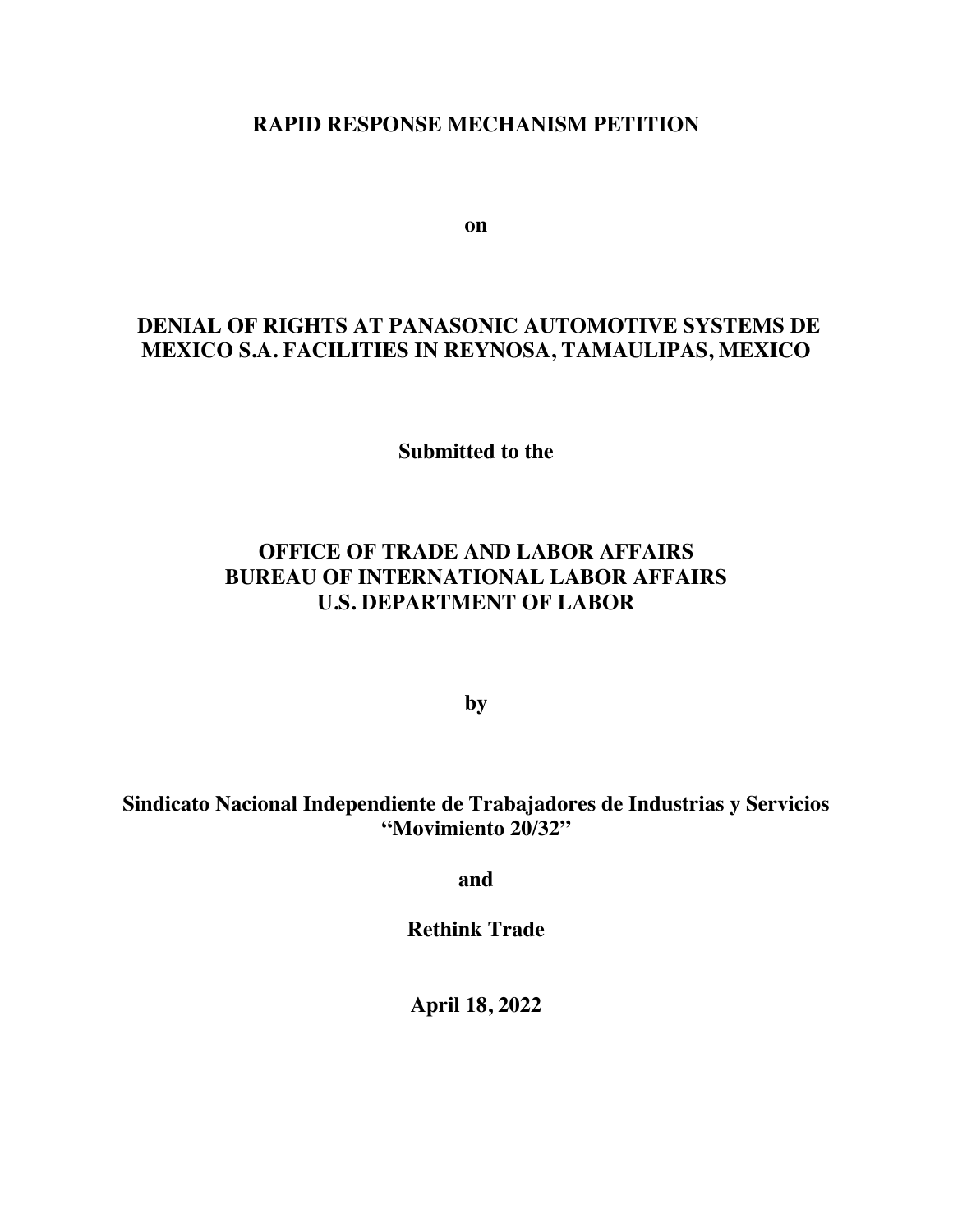The "Sindicato Nacional Independiente de Trabajadores de Industrias y Servicios "Movimiento 20/32" [National Independent Union of Industry and Service Workers – 20/32 Movement] (SNITIS) and Rethink Trade, a division of the American Economic Liberties Project, submit this Rapid Response Mechanism (RRM) Petition under the Interim USMCA Procedural Guidelines published in the Federal Register on June 30, 2020 at 85 FR 39257. This RRM Petition requests "Establishment of a Panel" under Annex 31-A of the Protocol of Amendment to the Agreement Between the United States of America, the United Mexican States, and Canada (USMCA) to address the Denial of  $Right<sup>1</sup>$  at the Panasonic plants in Reynosa, Tamaulipas.

#### **PETITIONERS**

Sindicato Nacional Independiente de Trabajadores de Industrias y Servicios "Movimiento 20/32" Calle España No. 100 A, entre 14 y 16, Colonia Buenavista, Matamoros, Tamaulipas, México Submitted by: María del Rosario Moreno Delgado, General Secretary, **SNITIS** snitismovimiento2032@gmail.com

American Economic Liberties Project's Rethink Trade 1150 Connecticut Ave NW Suite 800, Washington, D.C., 20036 Submitted by: Daniel Rangel Jurado, Research Director, Rethink Trade drangel@rethinktrade.org

## COVERED FACILITIES

As defined in USMCA Art. 31-A.15, a "Covered Facility means a facility in the territory of a Party that:

(i) produces a good or supplies a service traded between the Parties; or (ii) produces a good or supplies a service that competes in the territory of a Party with a good or a service of the other Party, and is a facility in a Priority Sector."

<sup>1</sup> As defined in Article 31-A.2 of the USMCA**.**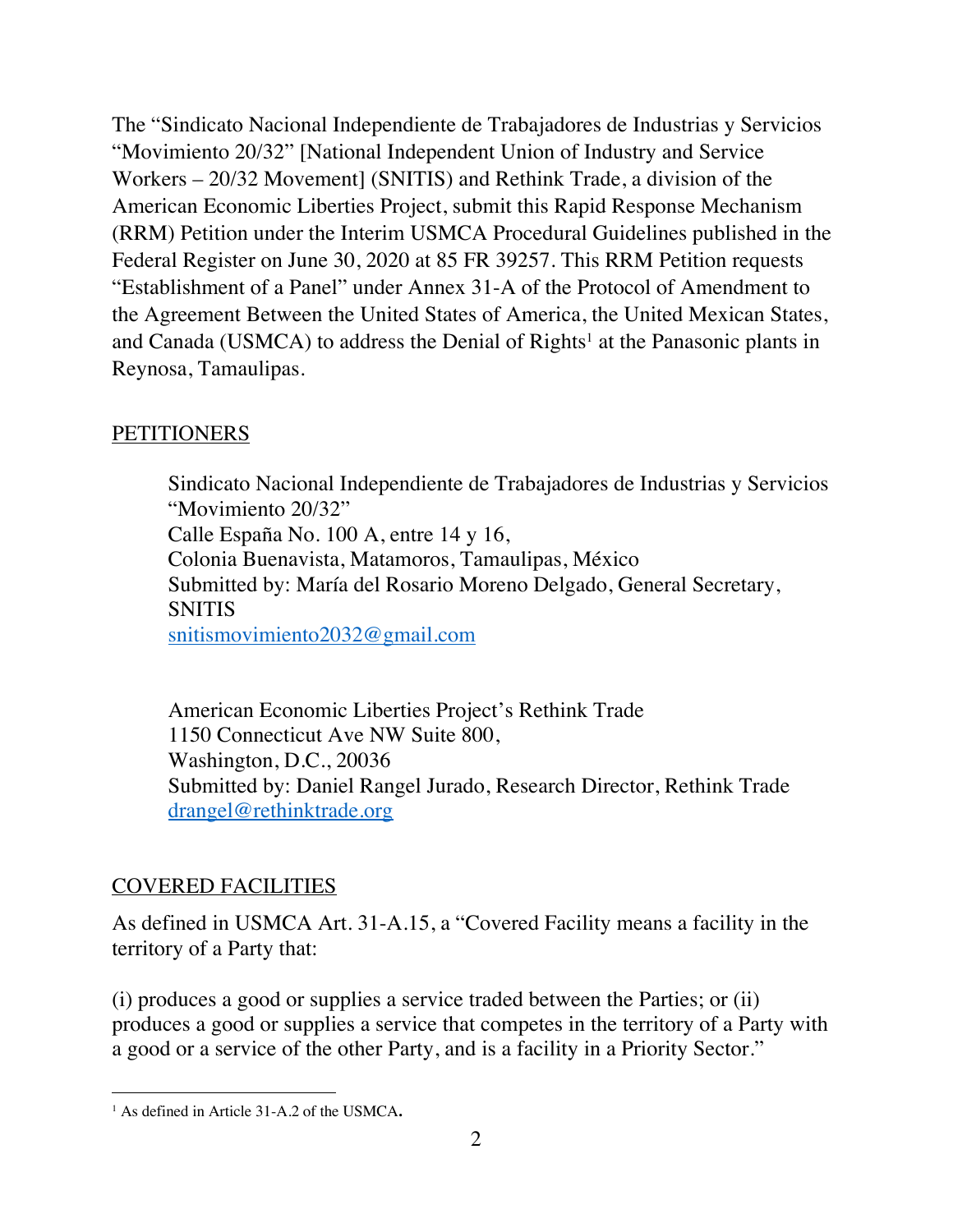"Priority Sector means a sector that produces manufactured goods, supplies services, or involves mining."

The plants operated by Panasonic Automotive Systems de Mexico S.A. de C.V. in Reynosa, Tamaulipas<sup>2</sup> produce audio systems and screens for automobiles,  $3$  which are manufactured goods and, more specifically, auto parts. These goods are exported to the U.S. market – thus, traded between the Parties  $-4$  and, since the facilities classify within the priority sectors specified in Article 31-A.15, they are Covered Facilities.

#### LAWS, AND SPECIFIC PROVISIONS THEREOF, OF MEXICO WITH WHICH THERE IS NON-COMPLIANCE

Article 31-A.2 of the USMCA states that **"**The [Rapid Response] Mechanism shall apply whenever a Party (the "complainant Party") has a good faith basis belief that workers at a Covered Facility are being denied the right of free association and collective bargaining under laws necessary to fulfill the obligations of the other Party (the "respondent Party") under this Agreement (a "Denial of Rights")."

Footnote 1 to Article 31-A.2 further states that "With respect to Mexico, a claim can be brought only with respect to an alleged Denial of Rights under legislation that complies with Annex 23-A (Worker Representation in Collective Bargaining in Mexico)."

On May 1, 2019, Mexico promulgated a comprehensive reform of the Federal Labor Law intended to implement the Constitutional reforms of 2017 and Mexico's commitments under the USMCA.<sup>5</sup> Under this legislation:

<sup>2</sup> This petition covers Panasonic facilities located at the following address: Carretera Matamoros y Mike Allen, Número 1231, Parque Industrial Reynosa, Reynosa, Tamaulipas.

<sup>&</sup>lt;sup>3</sup> Exhibit E-1. Panasonic Mexico Company's Review. See https://www.dateas.com/es/explore/empresas-mexicanas-tamaulipas/panasonic-automotive-systems-de-mexico-sa-de-cv-25283.

<sup>&</sup>lt;sup>4</sup> Exhibit E-2. Panjiva's Panasonic Mexico Supplier Report. See https://panjiva.com/Panasonic-Automotive-Systems-De-Mexico-SA-De-Cv/31210804

<sup>5</sup> DECRETO por el que se reforman, adicionan y derogan diversas disposiciones de la Ley Federal del Trabajo, de la Ley Orgánica del Poder Judicial de la Federación, de la Ley Federal de la Defensoría Pública, de la Ley del Instituto del Fondo Nacional de la Vivienda para los Trabajadores y de la Ley del Seguro Social, en materia de Justicia Laboral, Libertad Sindical y Negociación Colectiva, May 1, 2019, https://www.dof.gob.mx/nota\_detalle.php?codigo=5559130&fecha=01/05/2019.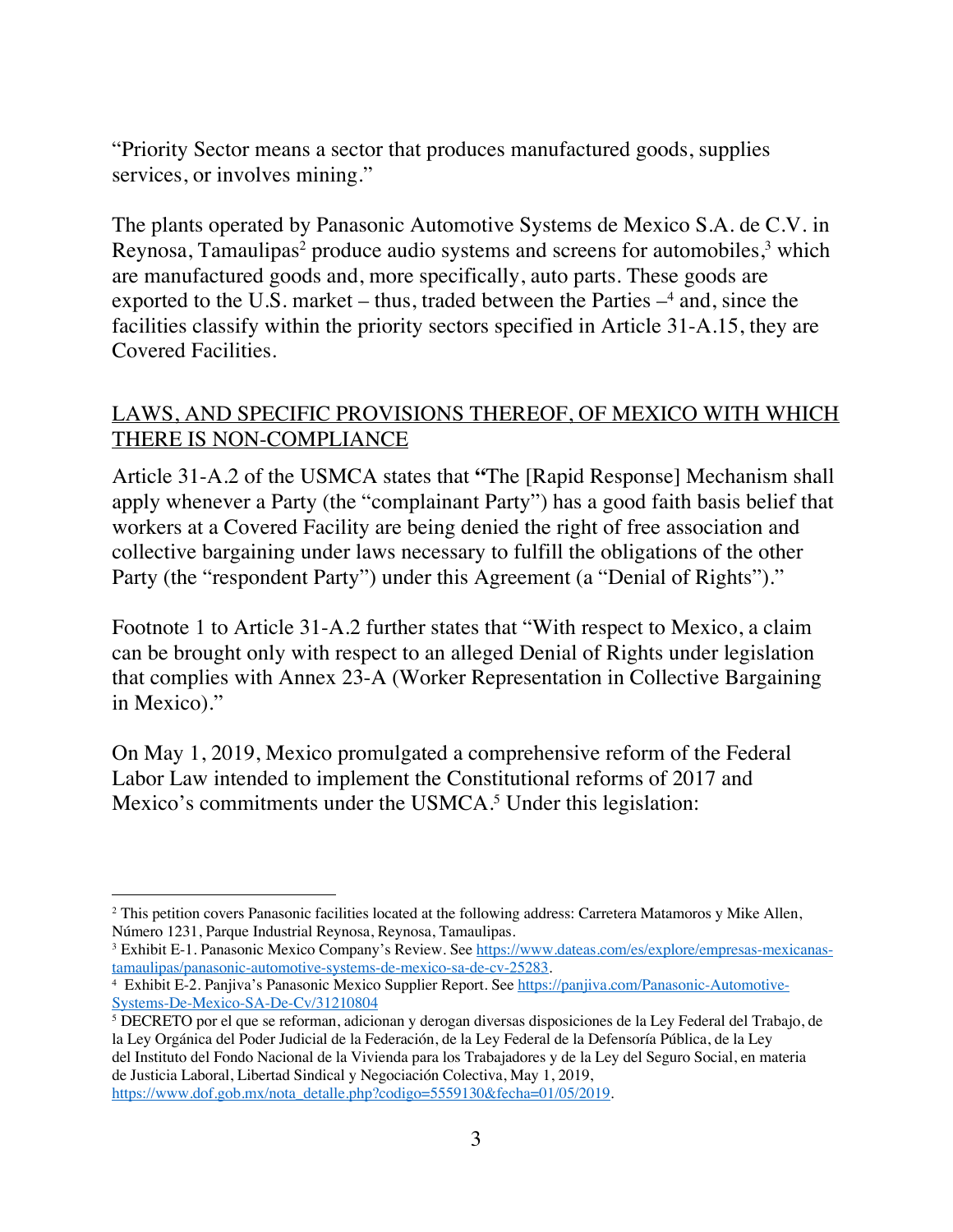- All collective bargaining agreements (CBAs) existing at the moment the 2019 Labor Law Reform was passed must be submitted to a "legitimation vote" by the covered workers by May 1, 2023 (Transitional Art. XI).
- A CBA would only be legitimatized if a majority of workers approves it through a personal, free, secret-ballot and direct vote (Transitional Art. XI and Art. 390 Ter).
- If a majority of workers rejects the contract, the CBA is deemed terminated, although workers retain the rights and working conditions specified in the agreement as long as they are more beneficial than those established in the law (Transitional Art. XI).
- To negotiate a new CBA, unions representing workers at the facility must request the issuance of a certificate of representation before the Federal Center of Conciliation and Labor Registry (FCCLR) by demonstrating that they represent at least 30% of the workforce (Art. 387 and 390 Bis).
- When two unions claim to represent workers from the same facility, a personal, free, secret-ballot and direct vote must be held to determine which union has the majority support of the workers. The outcome of that vote determines which union can receive a certificate of representation and, hence, has the right to negotiate a new CBA (Art. 388 and 390 Bis).

These and the other substantive rights established by the reform took effect as of the date of its promulgation. Although the implementation of the new labor courts that will administer and enforce these rights is phased in over a four-year period, starting on November 13, 2021, the FCCLR took over the registry functions assigned to this institution by the law, including those related to registering CBAs and handling the administrative procedures related to them.<sup>6</sup>

The 2019 reform of the Federal Labor Law complies with Annex 23-A of the USMCA. Therefore, violations of this law are actionable under the Rapid Response Mechanism.

<sup>6</sup> ACUERDO por el que se hace del conocimiento el inicio de las funciones registrales a nivel nacional del Centro Federal de Conciliación y Registro Laboral, Nov. 13, 2021. Available at: http://dof.gob.mx/nota\_detalle.php?codigo=5632587&fecha=13/10/2021.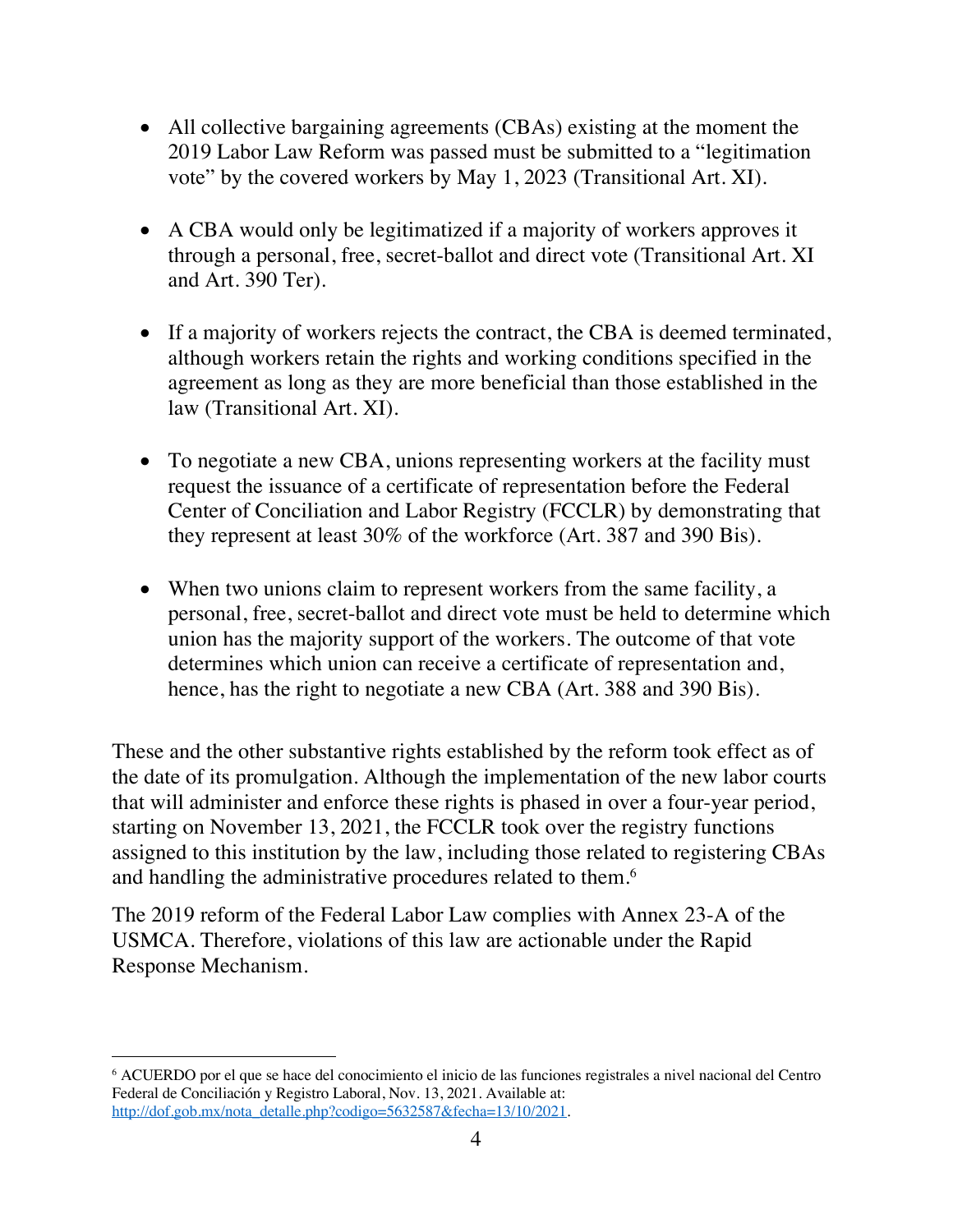## DESCRIPTION OF THE MATTERS CONSTITUTING VIOLATIONS OF RIGHTS GUARANTEED IN USMCA ANNEX 23.A (WORKERS REPRESENTATION IN COLLECTIVE BARGAINING IN MEXICO)

## *Background*

Panasonic is a multinational business group with 243,540 employees worldwide, net sales of nearly 6,700 billion yen (around US\$54 billion) and operations in several countries.7 Panasonic Automotive Systems is the group's division that develops, manufactures and sells automotive infotainment systems, such as display audio, stereos, car navigation systems, etc.<sup>8</sup>

Panasonic Automotive Systems de Mexico S.A. de C.V. (Panasonic Mexico), a Mexican subsidiary of the Panasonic Automotive Systems division, <sup>9</sup> operates two manufacturing plants in Reynosa, Tamaulipas, Mexico, where approximately 2,000 workers are employed producing auto parts, including audio systems and screens, for sale in the United States and other international markets.

Since 2000, Panasonic has shut down facilities in the United States with 3,343 workers losing their jobs. Of those 3,343 lost jobs, roughly one-third were offshored to Mexico, including at least 500 that corresponded to previous Panasonic Automotive Systems operations in the United States. 10

Panasonic Mexico had a collective bargaining agreement (CBA) with the Panasonic Automotive Systems de Mexico S.A. de C.V. Workers Union (Company Union). In accordance with Transitional Art. XI of the 2019-Reformed Federal Labor Law, in October 2021 the Company Union organized a vote for workers to legitimize the existing CBA. After tallying the votes, the FCCLR certified that a majority of workers voted against the CBA: From the 2,042 eligible workers, there were 1,531 valid votes of which 888 were against the contract and 643 in favor. $11$ 

<sup>10</sup> Public Citizen, Trade Adjustment Assistance Database, 2021, extracted on Apr. 13, 2022. Available at: https://www.citizen.org/article/trade-adjustment-assistance-database/. See Trade Adjustment Assistance decisions on Panasonic at https://www.doleta.gov/tradeact/petitioners/taadecision.cfm?taw=58103; https://www.doleta.gov/tradeact/petitioners/taadecision.cfm?taw=63396; https://www.doleta.gov/tradeact/petitioners/taadecision.cfm?taw=64159;

https://www.doleta.gov/tradeact/petitioners/taadecision.cfm?taw=64135; and<br>https://www.doleta.gov/tradeact/petitioners/taadecision.cfm?taw=74180.

<sup>7</sup> Panasonic Group Overview as of Mar. 31, 2021. Available at:

https://holdings.panasonic/global/corporate/about.html

<sup>8</sup> Panasonic Automotive Systems Co., Ltd. "About Us." Accessed on Apr. 13, 2022. Available at: https://automotive.panasonic.com/en/corporate/profile

<sup>9</sup> Panasonic Automotive Systems Co., Ltd. "Office list, Overseas" Accessed on Apr. 13, 2022. Available at: https://automotive.panasonic.com/en/corporate/office

 $11$  Exhibit E-3. Federal Center of Conciliation and Labor Registry Minute of the Legitimation Vote.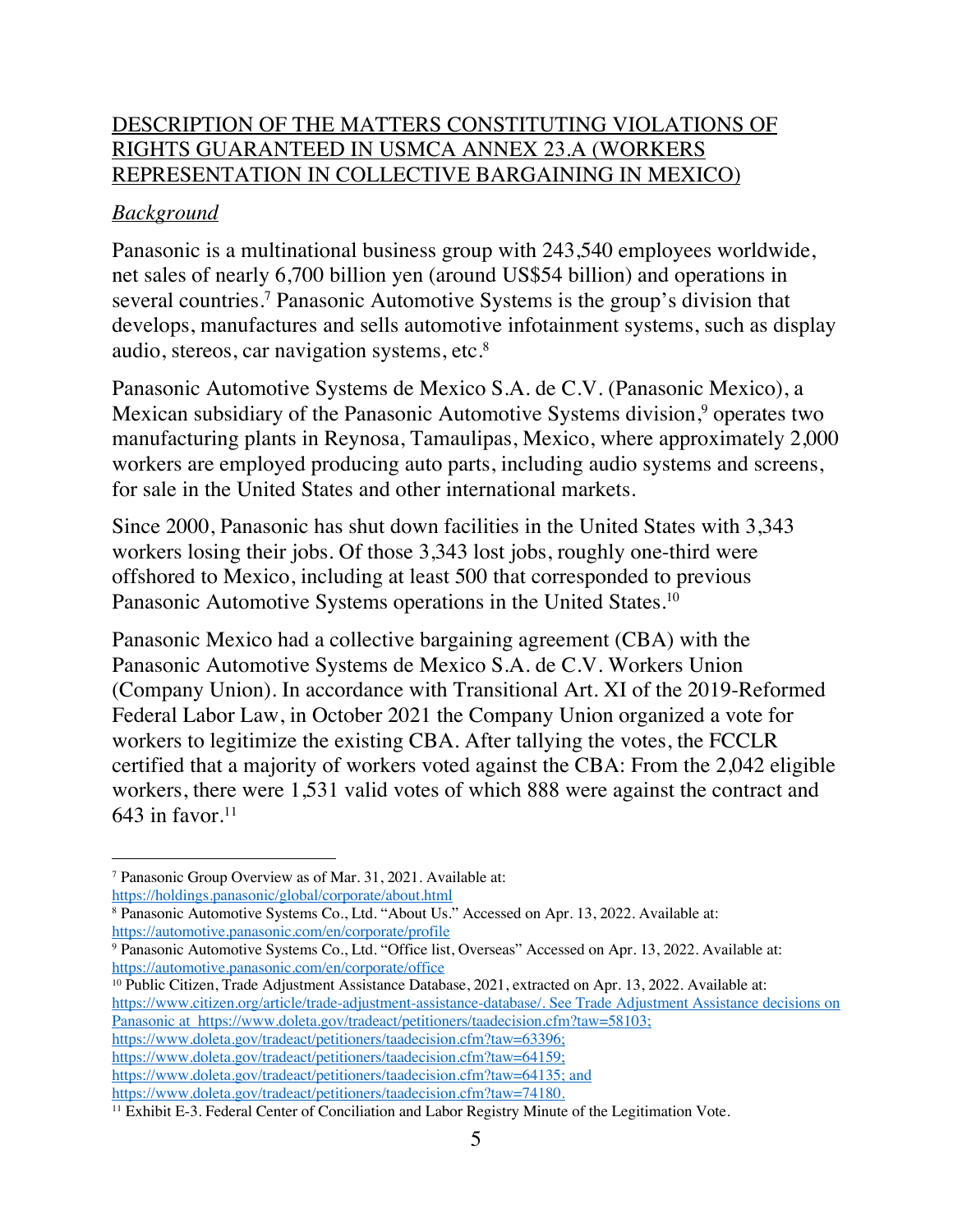This outcome meant that any union could file a request before the FCCLR to receive a certificate of representation giving it the right to negotiate a new CBA with the company.

On March 4, 2022, the FCCLR issued a notice that the Sindicato Industrial Autónomo de Operarios en General de Maquiladoras de la República Mexicana (SIAMARM), which is affiliated to the Confederación de Trabajadores de México (Confederation of Mexican Workers – CTM), had requested the issuance of a certificate of representation over workers from Panasonic Mexico.12

A few days later, on March 11, the Sindicato Nacional Independiente de Trabajadores de Industrias y Servicios "Movimiento 20/32" (SNITIS) filed a request for a certificate of representation before the FCCLR, demonstrating that it had the support of at least 30% of Panasonic Mexico workers.<sup>13</sup>

Consequently, on March 29, the FCCLR issued a notification clarifying that two unions claimed to represent Panasonic Mexico workers.14 Later, the FCCLR issued a decision calling for a union election (consulta) to be held on April 21 and 22, 2022. This election will determine whether SIAMARM or SNITIS has the support of the majority of the workers and, consequently, the right to negotiate a new contract with the company.15

However, and disregarding its obligations under the Federal Labor Law, starting on March 14, Panasonic Mexico allowed SIAMARM's staff to go into the plants and impose its delegates. Workers at the plants report that SIAMARM representatives have tried to bribe workers in exchange for their votes, offering them sums of money up to \$1,500 Mexican pesos and other items.<sup>16</sup>

Moreover, on March 25, Panasonic Mexico started withholding union dues for SIAMARM from its employees' paychecks in spite of the lack of workers' consent for these deductions and the fact that the election to determine whether SIAMARM had the support of a majority of the workers had not yet taken place.<sup>17</sup>

Further undermining the process being carried out by the federal authorities, on April 4, the company and SIAMARM circulated a CBA signed between them and deposited before the Tamaulipas Conciliation and Arbitration Board (CAB) and

<sup>&</sup>lt;sup>12</sup> Exhibit E-4. Federal Center of Conciliation and Labor Registry Notification of SIAMARM Certificate of Representation Request.

<sup>&</sup>lt;sup>13</sup> Exhibit E-5. SNITIS Certificate of Representation Request.

<sup>14</sup> Exhibit E-6. Federal Center of Conciliation and Labor Registry Notification of SNITIS request.

<sup>&</sup>lt;sup>15</sup> Exhibit E-7. Federal Center of Conciliation and Labor Registry Vote Order and Announcement.<br><sup>16</sup> Exhibit E-8. Panasonic Mexico Workers Petition to Initiate a RRM Case.

<sup>&</sup>lt;sup>17</sup> Exhibit E-8. Panasonic Mexico Workers Petition to Initiate a RRM Case and Exhibit E-9. Panasonic Workers' Paystubs.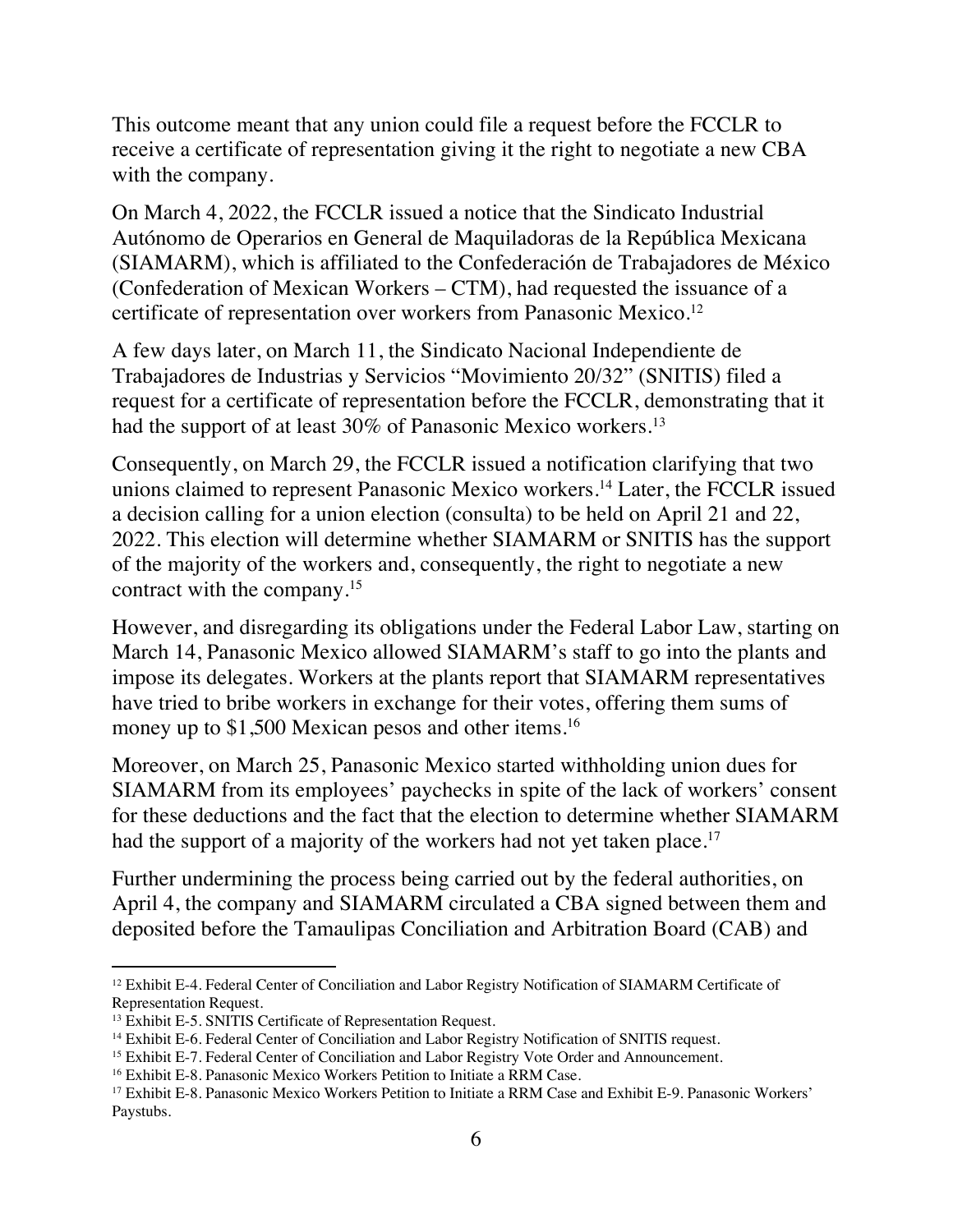demanded that workers sign a document endorsing this contract.18 By doing so, the Tamaulipas CAB is usurping a legal authority that since November 13, 2021 lies exclusively with the FCCLR.

Most workers refused to endorse this new CBA that the company and SIAMARM were trying to force on them and this triggered work stoppages throughout the plants, which have lasted for more than a week.<sup>19</sup>

Since April 7, more than 300 workers have filed written petitions with management requesting that Panasonic Mexico stop deducting dues for SIAMARM from their pay, in accordance with Article 110.VI of the Federal Labor Law.<sup>20</sup> Very few of these petitions have even been accepted by management.

Panasonic Mexico has retaliated against SNITIS supporters with mass firings: More than 60 workers that support SNITIS have been dismissed. The company even fired 15 workers who were representing SNITIS supporters in a meeting that was called by management to try to negotiate a resumption of activities in the plants.21

Furthermore, the company has announced that it will not sign a different CBA with the union that receives the majority of the votes on the April 21-22 election. The company also even refused entrance to a FCCLR official who was supposed to post materials about the election within the plants.22

On April 8, Panasonic Mexico representatives told workers that they could not expel SIAMARM delegates from the plants because the company had signed a CBA with this union.<sup>23</sup> The same day, a large number of Panasonic workers signed a petition in which they assert that there has been a flagrant denial of rights under

labores?fbclid=IwAR3dwOv62D0nofCU6nqGR5Ut9KHAvn8bvL2h3WwIbCXueA1Tb48GVmENM\_k; "Plantón de trabajadores afuera de Panasonic," El Mañana, April 12, 2022. Available at: https://www.elmanana.com/local/reynosa/planton-de-trabajadores-afuera-de-

<sup>18</sup> Exhibit E-8. Panasonic Mexico Workers Petition to Initiate a RRM Case and Exhibit E-10. SIAMARM-Panasonic CBA.

<sup>19</sup> "Trabajadores realizan paro de labores en empresa de Tamaulipas," Milenio, April 12, 2022. Available at: https://www.milenio.com/politica/comunidad/trabajadores-panasonic-reynosa-manifiestan-paro-

panasonic/5528162?fbclid=IwAR0zPoRirSTMjl3Atd9UdOwTSdD\_XLUAZxBlYfnX-nKbyk6BIIO8uRx5ncs  $20$  Exhibit E-11. Panasonic Mexico Workers' Petitions on Union Dues Withholding.

<sup>21</sup> Jared Laureles, "Denuncian 'despidos injustificados' de Panasonic en Reynosa," Periódico La Jornada, April 13, 2022. Available at:

https://www.jornada.com.mx/2022/04/13/politica/013n2pol?fbclid=IwAR2rYqRrspmeUJQRZAAFG0lDm52AAw8 b5-BAMdmTMU5nELSQayQ7fIqCrGA

<sup>22</sup> Jared Laureles, "Denuncian 'despidos injustificados' de Panasonic en Reynosa," Periódico La Jornada, April 13, 2022. Available at:

https://www.jornada.com.mx/2022/04/13/politica/013n2pol?fbclid=IwAR2rYqRrspmeUJQRZAAFG0lDm52AAw8 b5-BAMdmTMU5nELSQayQ7fIqCrGA

<sup>&</sup>lt;sup>23</sup> Exhibit E-8. Panasonic Mexico Workers Petition to Initiate a RRM Case.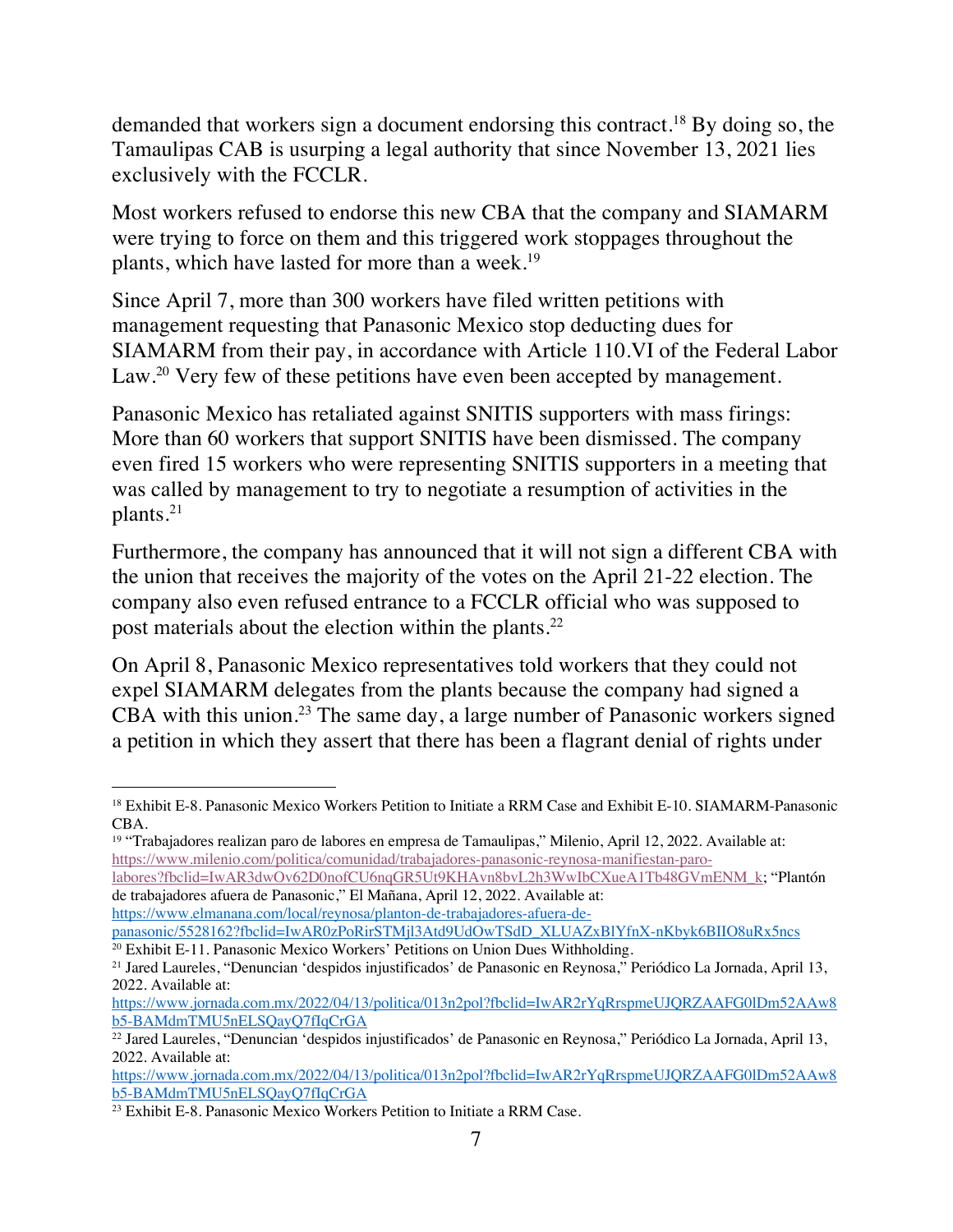Chapter 23 of the USMCA and request that the U.S. government activate USMCA's labor enforcement mechanisms.24

# *Denial of Rights under USMCA*

■ Panasonic Mexico and SIAMARM are jointly denying Panasonic Mexico workers the rights they obtained by not legitimizing their preexisting CBA, which meant that they should be able to elect the union of their choosing through a personal, free, secret and direct vote. This violates Transitional Art. XI and Art. 390 Ter of the Federal Labor Law.25

■ Panasonic and SIAMARM are jointly denying Panasonic Mexico workers' right to not be forced to join a union they did not choose, in violation of Arts. 358.I and Art. 133.IV of the Federal Labor Law.

■ Panasonic Mexico retaliated against workers who refused to endorse the CBA being forced upon them by firing more than 60 workers, including those who volunteered to act as representatives of the workforce, in violation of Article 133.V of the Federal Labor Law.

■ By allowing Panasonic Mexico and SIAMARM to deposit a CBA in the state CAB despite the fact that a vote to determine the union that represents Panasonic Mexico workers is pending and the state CAB does not have jurisdiction over CBA registration under the new regime, the Government of Tamaulipas, along with Panasonic Mexico and SIAMARM, is denying Panasonic Mexico workers the right to a personal, free, secret-ballot and direct vote to elect the union of their choosing, as guaranteed by Art. 388 of the Federal Labor Law.

■ By usurping the FCCLR's legal authority to register CBAs, the Government of Tamaulipas is violating Art. 590-A.II and Transitional Art. III of the Federal Labor Law.

■ By signing and depositing a CBA despite the fact that a vote to determine the union that represents Panasonic Mexico workers is pending, Panasonic Mexico and SIAMARM are jointly denying Panasonic Mexico workers the right to bargain

.

<sup>24</sup> Exhibit E-8. Panasonic Mexico Workers Petition to Initiate a RRM Case.

<sup>25</sup> The Supreme Court has affirmed the constitutionality of Art 400 Bis. *Amparo en Revisión 18/2020*. Nov. 25, 2020, p. 58. Note that the requirement for contract ratification under Art. 400 Bis is distinct from the requirement for contract legitimation established in Transitional Art. XI, although both use the procedures established in Art. 390 Ter.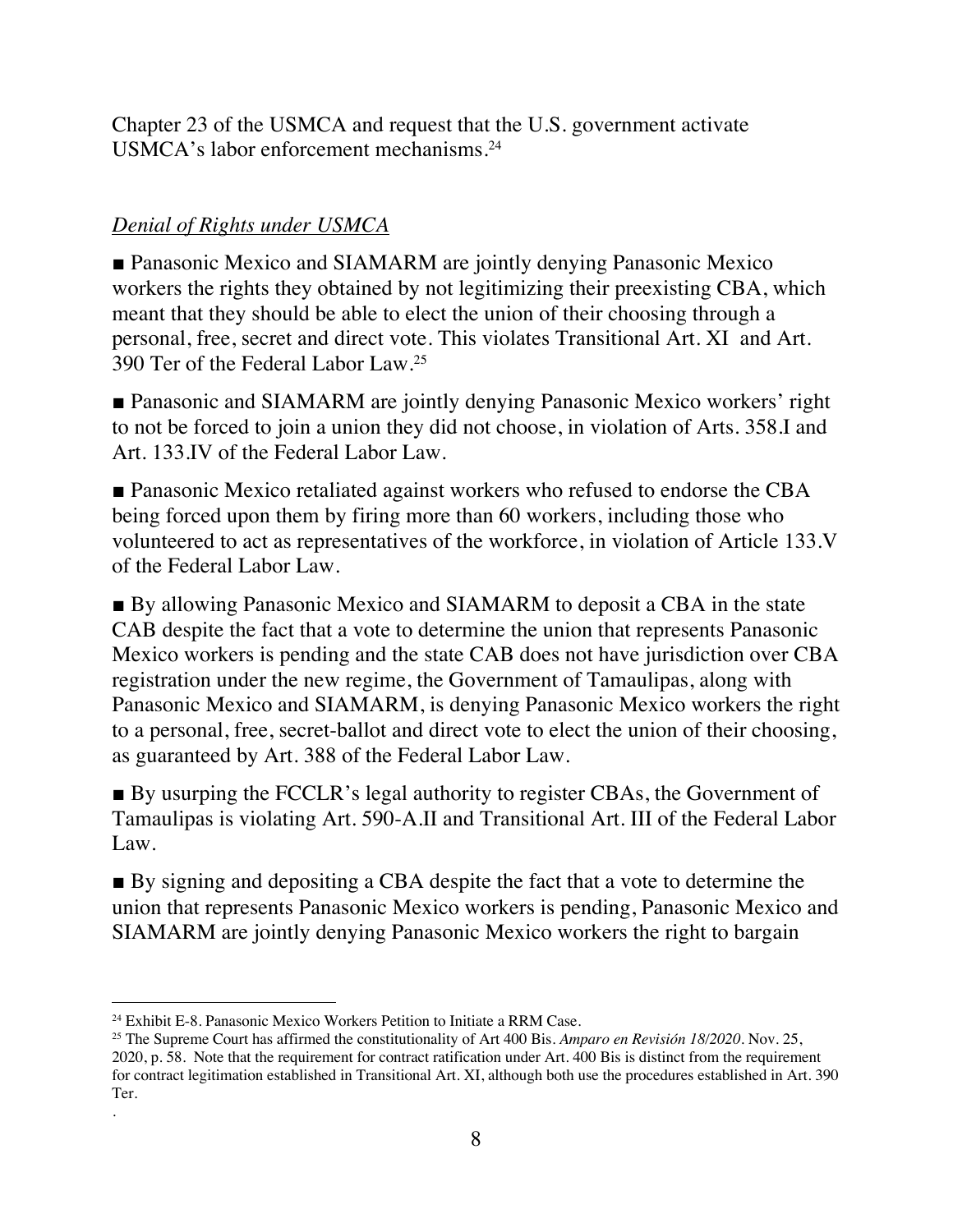collectively and vote on any proposed CBA through a personal, free, and secretballot vote, as guaranteed by Arts. 386 bis and 390 bis of the Federal Labor Law.

All of these actions and omissions, by themselves and collectively, constitute a denial of the rights of freedom of association and collective bargaining of Panasonic Mexico workers as recognized by USMCA parties' obligations included in Chapter 23 of the USMCA and enshrined in the reformed Mexican Constitution and Federal Labor Law. Accordingly, the petitioners respectfully request that the Interagency Labor Committee for Monitoring and Enforcement activate the Rapid Response Mechanism and request the establishment of a panel under Annex 31-A of the Protocol of Amendment to the USMCA to address these systematic and continuing violations of labor rights.

## RELIEF REQUESTED

Petitioners request relief, which may include, but is not limited to:

■ Immediately cease deduction of dues to SIAMARM and reimburse workers for all union dues deducted since March 25, 2022.

■ Offer reinstatement and full back pay, with interest retroactive to the date of termination, to all of the approximately 60 workers who have been fired since March 2022.

■ Terminate the contract signed between Panasonic Mexico and SIAMARM and order the company to negotiate in good faith with the union that wins the April 21- 22 vote, provided that the election is carried out in a transparent and fair fashion.

■ Allow national and international observers for the April 21-22 union vote. Mexican federal authorities such as the Electoral National Institute (INE) and the National Human Rights Commission should be allowed to guarantee the transparency and fairness of the vote as well.

■ Grant SNITIS representatives reasonable access to Panasonic plants in the period prior to conducting the election, so that both contending unions are on equal footing.

■ The U.S. government must immediately suspend liquidation for unliquidated entries of goods to the U.S. territory from Panasonic Mexico covered facilities, in accordance with Section 752(a) of the USMCA Implementation Act.